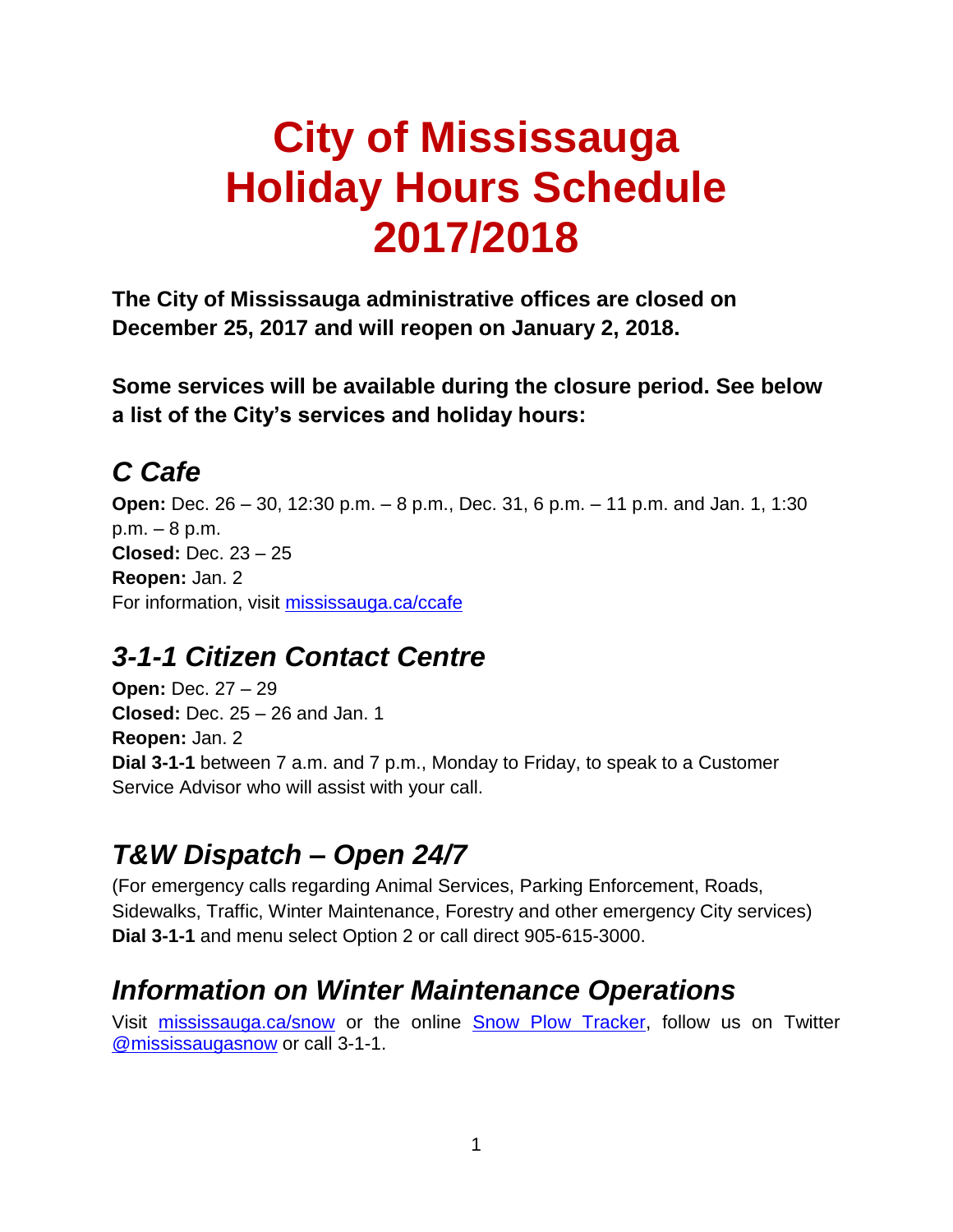#### *Region of Peel Services*

(Garbage & Recycling, Water (drinking, sewer, water main break), Social Services & Housing and Health Services) **Dial 3-1-1** and menu select Option 1. For more information, visit [peelregion.ca](http://www.peelregion.ca/)

## *Fire and Emergency Services Administration*

**Open:** Dec. 22 until 4:30 p.m. **Closed:** Dec. 23 – Jan. 1 **Reopen:** Jan. 2 **Dial 9-1-1** for emergencies. For information, visit [mississauga.ca/fire](http://www.mississauga.ca/fire)

#### *Parking Enforcement Administration*

**Open: Dec. 27, 8 a.m. – noon Closed:** Dec. 25 - 26, Dec. 28 – 31 and Jan. 1 **Reopen:** Jan. 2 For information, visit [mississauga.ca/parking](http://www.mississauga.ca/parking)

## *Animal Services Enforcement - Animal Shelter*

**Closed** Dec. 24 – 26 **Regular Hours:** Dec. 27 – 30 **Closed:** Dec. 31 – Jan. 1 **Reopen:** Jan. 2

#### *Animal Services - Road Coverage*

Dec. 24: Regular Service until 5 p.m., then emergencies only Dec. 25: Emergencies only, 24 hour on call Dec. 26: Emergencies only, 24 hour on call Dec. 27 – 30: Regular Service starting at 7:30 a.m. Dec. 31: Regular Service until 5 p.m., then emergencies only Jan. 1: Emergencies only, 24 hour on call Jan. 2: Regular Service starting at 7:30 a.m. For information, visit [mississauga.ca/animalservices](http://www.mississauga.ca/portal/residents/animalservices) or call 905-896-5858.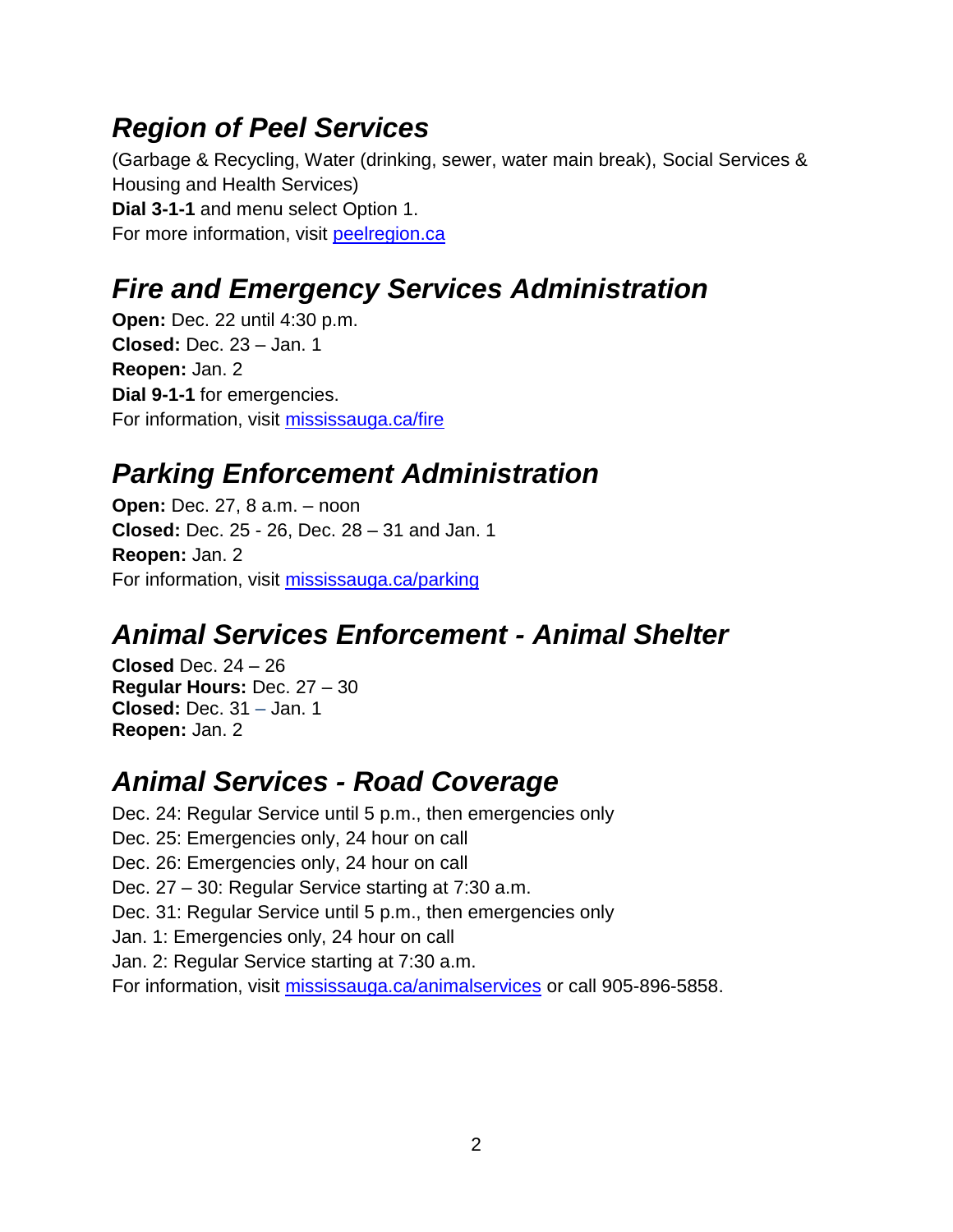#### *Mississauga Library System*

**Open:** Dec. 23 until 1 p.m. **Regular Hours:** Dec. 27 – 30 (start hours vary by library) **Closed:** Dec. 24 – 26 and Dec. 31 – Jan. 1 **Reopen:** Jan. 2 (start hours vary by library) For information, visit [mississauga.ca/library](http://www.mississauga.ca/library) or call 905-615-3500.

# *Recreation Facilities*

(Fitness, Pools<sup>1</sup>, Arenas and Meeting Rooms) Check your local facility for exact times including [ice and rental availability](http://www1.city.mississauga.on.ca/connect2rec/Facilities/FacilitiesSearchWizard.asp) (schedules may vary). **Open:** Dec. 24 until noon and Dec. 31 until noon **Regular Hours:** Dec. 27 – 30 **Closed:** Dec. 25 – 26 and Jan. 1 **Reopen:** Jan. 2 For information, visit [mississauga.ca/recreation](http://www.mississauga.ca/recreation)

 $<sup>1</sup>$  Pools closed for maintenance:</sup>

- Clarkson and Malton pools will be closed from Dec. 11, 2017 Jan. 5, 2018.
- Mississauga Valley pool will be closed from Dec. 19, 2017 Jan. 7, 2018.
- River Grove pool will be closed from Dec. 4, 2017 Jan. 7, 2018.
- Erin Meadows pool will be closed Dec. 24, 2017 and Dec. 31, 2017.

## *Recreation Customer Service Centre*

**Closed:** Dec. 25 – Jan. 1 **Reopen:** Jan. 2 at 8:30 a.m. For information, visit [mississauga.ca/recreation](http://www.mississauga.ca/recreation)

# *BraeBen Golf Course*

**Open:** For private functions only **Closed:** Dec. 24 – Jan. 2 **Reopen:** Jan. 3 For information, visit [mississauga.ca/golf](http://www.mississauga.ca/golf)

## *Lakeview Golf Course*

**Open:** For private functions only **Closed:** Dec. 24 – Jan. 2 **Reopen:** Jan. 3 For information, visit [mississauga.ca/golf](http://www.mississauga.ca/golf)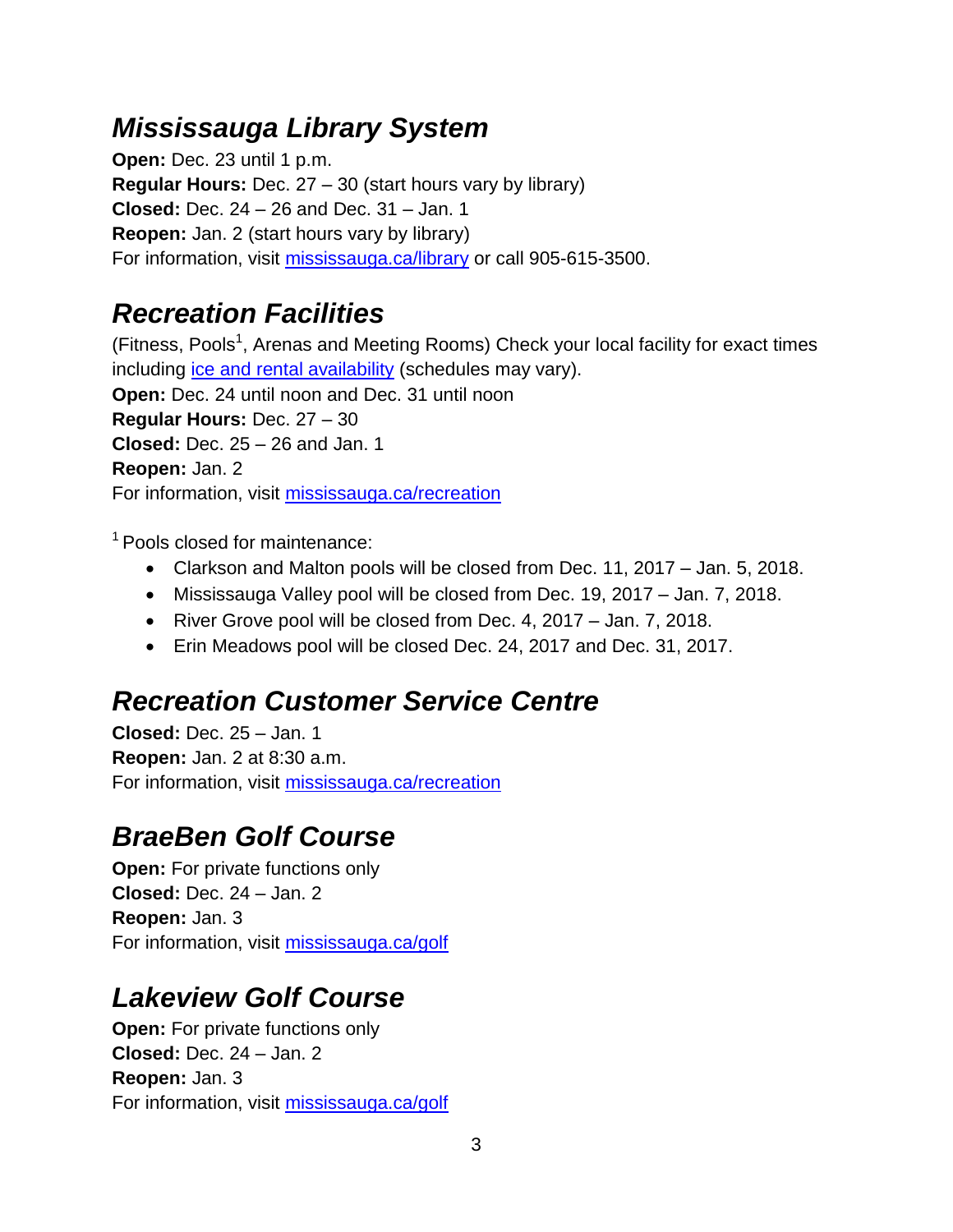#### *Mississauga Seniors' Centre*

**Open:** Dec. 22 and Dec. 27 – 29, 8 a.m. – 5 p.m. **Closed:** Dec. 23 – 26 and Dec. 30 – Jan. 1 **Reopen:** Jan. 2, 8 a.m. – 10 p.m. For information, visit [mississauga.ca/olderadults](http://www.mississauga.ca/olderadults)

#### *Museums of Mississauga*

(Benares Historic House, Bradley Museum and Leslie Log House) **Open:** Dec. 23, noon – 4 p.m. **Closed:** Dec. 24 – Jan. 3 **Reopen:** Jan. 4 For information, visit [museumsofmississauga.com](http://www.museumsofmississauga.com/)

# *Art Gallery of Mississauga*

**Closed:** Dec. 21 – Dec. 31 **Open:** Jan. 1, noon – 4 p.m. **Closed to the public**: Jan. 2 – 10 for installation **Reopen:** Jan. 11 at 6 p.m. for Visual Arts Mississauga's 40th Juried Show of Fine Arts **Regular Hours:** Jan. 12 For information, visit [artgalleryofmississauga.com](http://www.artgalleryofmississauga.com/) or call 905-896-5088.

# *Provincial Offences/Parking First Attendance /Screening Office*

**Closed:** Dec. 23 – 26 and Jan. 1 **Open:** Dec. 27 – 28, 8:30 a.m. – 4:30 p.m. and Dec. 29, 8:30 a.m. – noon **Reopen:** Jan. 2, 8:30 a.m. – 4:30 p.m. For information, visit [mississauga.ca/portal/cityhall/courtadministration](http://www.mississauga.ca/portal/cityhall/courtadministration) or call 905-615-4500.

# *MiWay Holiday Season Transit Service Levels*

Dec. 18, 2017 – Jan. 1, 2018

For information on customer service hours and more, visit [miway.ca/holidayservice](http://www.mississauga.ca/portal/miway/holidayseasonservice)

For customized route and schedule information visit, [miway.ca](http://www.mississauga.ca/portal/miway) or call 905-615-INFO (4636).